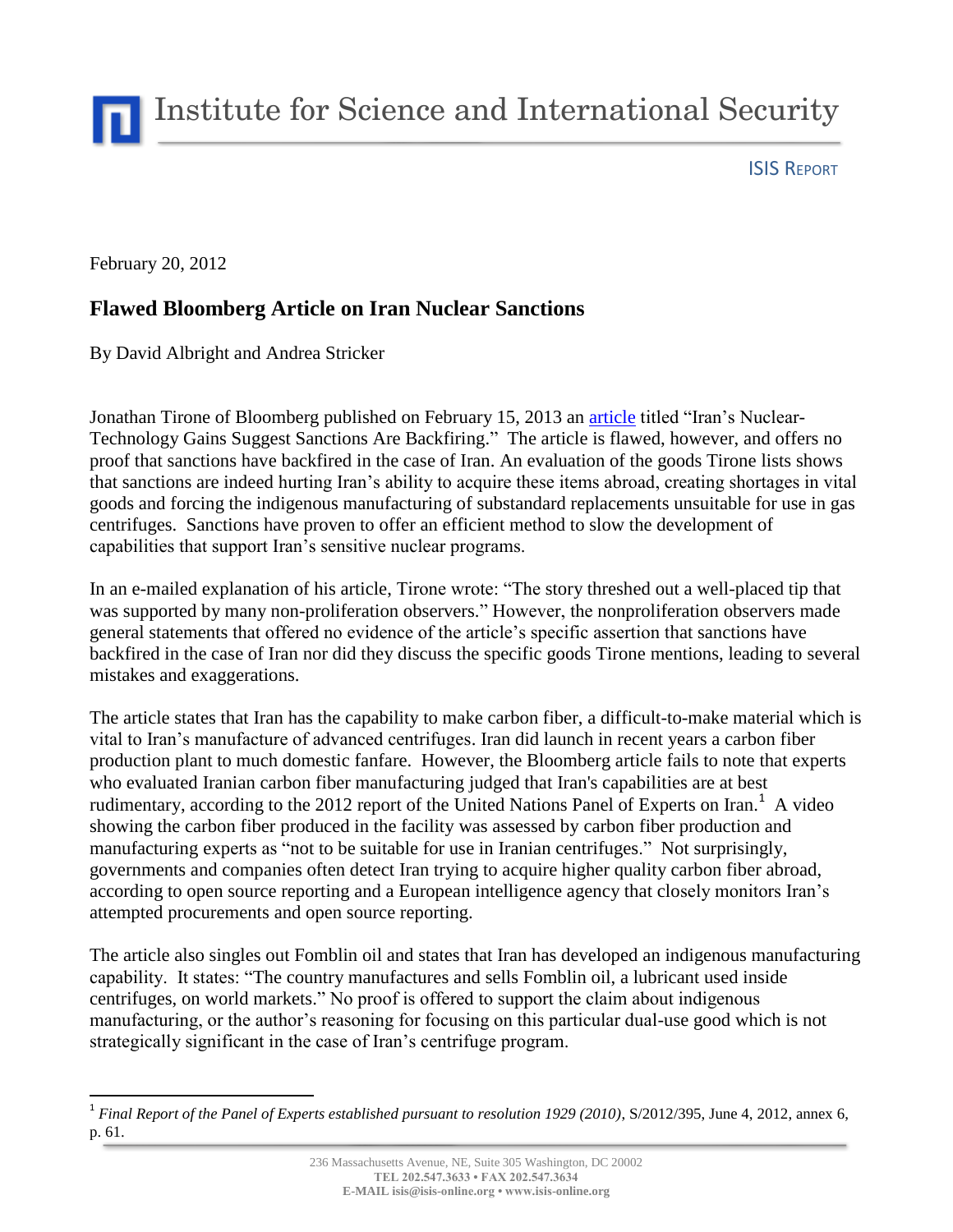Moreover, an examination of the Iranian web site the article links to the selling of Fomblin oil undermines the central claim of the article. The web site is that of a trading company that buys goods overseas and sells them in Iran. Fomblin is a registered trademark of Solvay Solexis, which is one of the few companies in the world that manufactures perfluorinated polyether (PFPE) oils. This Iranian company advertises specific Fomblin products, although ISIS could find mention of only Fomblin greases that are not used in gas centrifuges. A specific Fomblin oil is used in centrifuges and thus this oil is banned for sale to Iran under United Nations Security Council (UNSC) sanctions. There is no indication that the company has in stock any of these specialized Fomblin oils used in centrifuges or in vacuum pumps used in centrifuge cascades. The site indicates that the company does not manufacture PFPE oils but is instead a trading company engaged in importing goods. Its web site does not advertise any Iranian-made PFPE oils.

Additional evidence supporting that the company imports goods for sale in Iran is available on a related web site. The English name of the Iranian trading company is Aras Nour Nasr, and clicking on its web site address, [www.arasnour-co.com,](http://www.arasnour-co.com/) leads directly to a page in Farsi that states it is a representative of ROCOL, a British company. Whether it is still a representative of ROCOL is unclear given the strengthening of European Union sanctions. Moreover, the websites of Aras Nour Nasr may be out of date with respect to its products, or the company may depend on a stock of Fomblin products obtained before UNSC sanctions were implemented.

There is no evidence that Aras Nour Nasr is currently engaged in smuggling PFPE oils into Iran, which a cursory reading of the Bloomberg article suggests. ISIS has encountered this company before in its work with Western suppliers. Within the last few years, Aras Nour Nasr sent an enquiry to a Western manufacturer seeking another type of oil that is not suitable for use in gas centrifuges. As such, it did not cause any special concern.

There are many Iranian trading companies that still list for sale goods that are now sanctioned. Advertising a sanctioned item for sale is not in itself alarming. Today, Iranian companies would have a difficult time acquiring PFPE oils abroad suitable for use in centrifuges.

The article makes a reasonable point about Iran having the capability to make nuclear fuel indigenously for the Tehran Research Reactor (TRR), but few foreign countries would want to buy this fuel. It is not clear that the fuel is reliable or safe. Thus far, Iran has not transferred much of its near 20 percent low enriched uranium into fuel, so it is not yet known if the fuel works as a substitute for imported fuel.

The article fails to recognize that Iran continues to seek a wide range of goods abroad for its gas centrifuge program, signifying a lack of indigenous capabilities to manufacture gas centrifuges and their associated equipment. Its claims about indigenous carbon fiber manufacture are flawed and its claims about Fomblin oil manufacturing are not supported. Many cases detailed by ISIS show persistent and ongoing Iranian efforts to obtain a wide range of goods for centrifuges such as vacuum pumps, pressure transducers, maraging steel, carbon fiber, valves, and specialty oils.<sup>2</sup>

The aim of sanctions is to delay these programs by creating supply bottlenecks, compelling substandard indigenous production, and forcing undesirable changes in the technical direction of these programs. There are no doubt problems with this strategy and it has not worked perfectly, as illustrated by Iran's increased deployment of IR-1 centrifuges at its Fordow Fuel Enrichment Plant (FFEP), renewed deployment of IR-1 centrifuges at the Natanz Fuel Enrichment Plant (FEP), and its stated

<sup>&</sup>lt;sup>2</sup> For ISIS case studies on Iranian illicit nuclear procurements, see: <http://isis-online.org/studies/category/illicit-trade/>